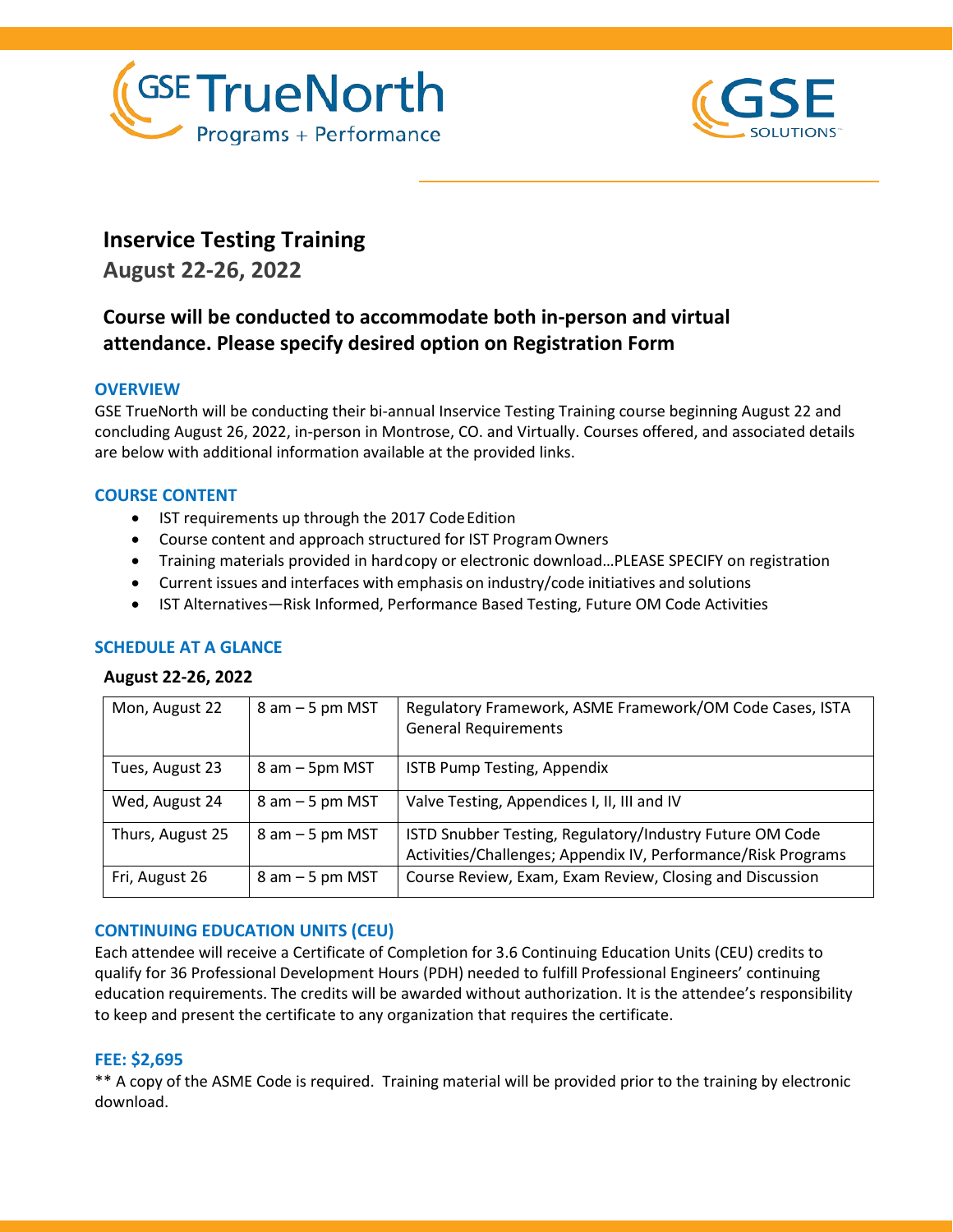



#### **WHAT OTHERS ARE SAYING**

*I liked the variety of instructional methods, even the examples and discussions. The instructor was very good at explaining the material clearly.*

*Very thorough training. I liked the practice pump and valve exercises and examples of issues in IST at other plants. Thanks for a good training, I learned a lot!*

*Excellent course! Overview and then details are a great method. Good feedback on attendee questions.*

*Very thorough and informative training with many opportunities for discussion.*

*The instructor was very knowledgeable and able to relate the information to real-world applications. Great instructor that would ensure students understood the material before moving on.*

*The instructor presented a large amount of information and was very patient with questions. Overall a very good and knowledgeable instructor. I would recommend to other IST Engineers. I have a greater appreciation of how the IST program is governed and administered.*

*Instructor was well-versed in the Code and dealing with real-life situations associated with the Code and plant operation. His teaching was much more than academic. Classroom OE examples and hypothetical questions were good for learning and understanding.*

#### **LOCATION & ACCOMMODATIONS**

Holiday Inn Express Montrose 1391 South Townsend Ave Montrose, CO 81401 970-240-1800 Specify you are with True North Consulting for the \$99 rate.

#### **INSTRUCTOR**

David Garofoli | [David.Garofoli@GSES.com](mailto:David.Garofoli@GSES.com) | (585) 755-9204

Mr. Garofoli's background encompasses significant expertise with thirty plus years in IST and Appendix J testing and coordination, Operations Department testing supervision and scheduling, and diverse technical experience in nuclear power plants. David's focus on strengthening and standardization of Engineering Program positions has advanced nuclear power throughout the industry. Additionally, David received a Senior Reactor Operator Certification and has performed training and IST Program 10-year Updates for many US Nuclear Utilities.

**QUESTIONS**

Contact Pam Gilroy [pamela.gilroy@gses.com](mailto:pamela.gilroy@gses.com) 970.252.1489